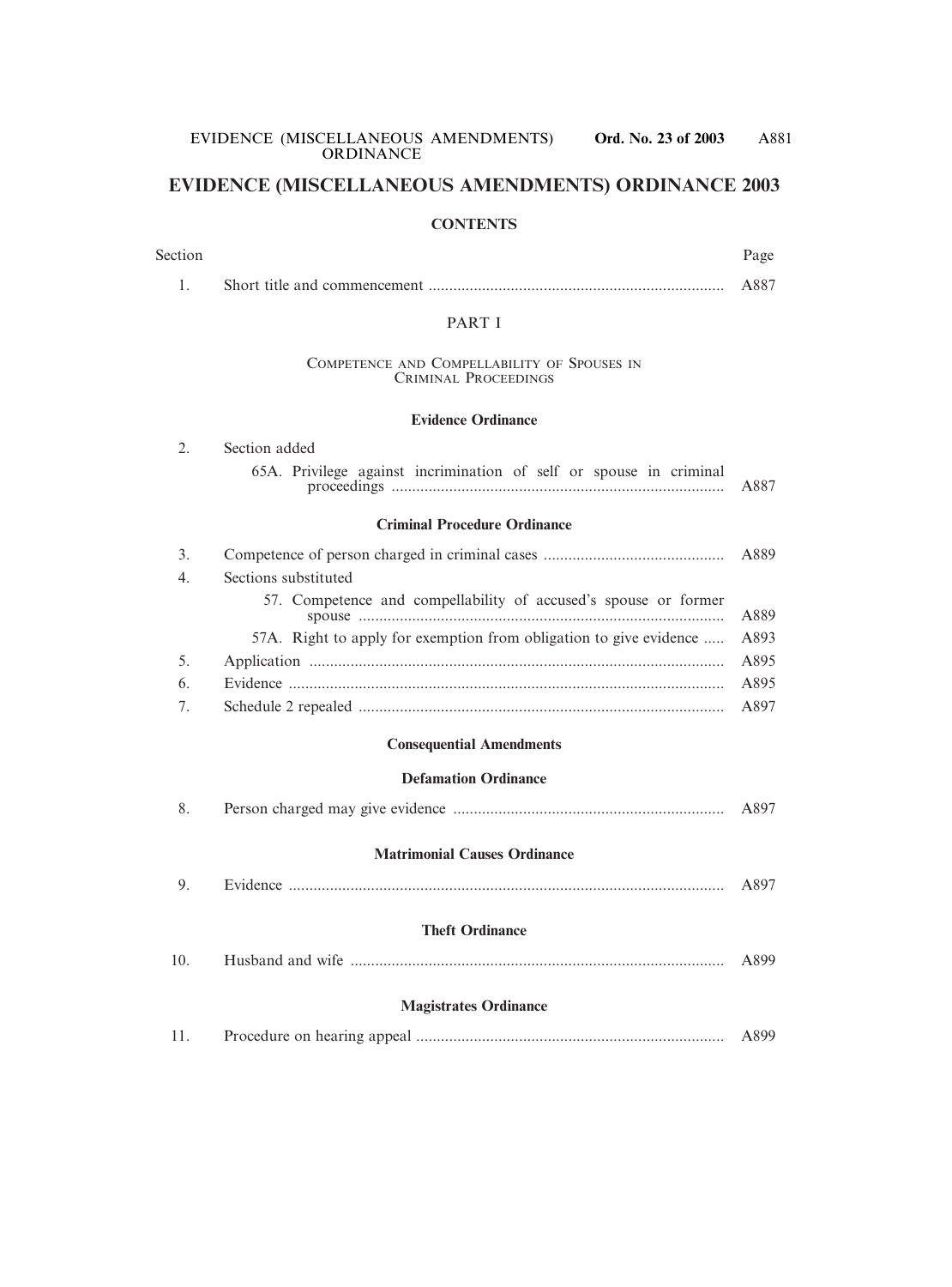#### PART II

#### USE OF LIVE TELEVISION LINK IN CRIMINAL PROCEEDINGS

#### **Evidence Ordinance**

| 12. |                                                                                    | A899 |
|-----|------------------------------------------------------------------------------------|------|
| 13. | Power of a court in Hong Kong to give effect to an application for assistance A899 |      |
| 14. |                                                                                    |      |
| 15. | Power of Hong Kong court to assist in obtaining evidence for criminal              |      |
| 16. |                                                                                    |      |

#### **Criminal Procedure Ordinance**

#### 17. Part added

#### PART IIIB

#### TAKING EVIDENCE FROM WITNESSES OUTSIDE HONG KONG BY LIVE TELEVISION LINK

|     | 79I. Court may take evidence by live television link from person |  |
|-----|------------------------------------------------------------------|--|
|     | 79J. Place from which person gives evidence to be deemed part of |  |
|     |                                                                  |  |
|     |                                                                  |  |
| 18. |                                                                  |  |

#### **Mutual Legal Assistance in Criminal Matters Ordinance**

| 19. |  |
|-----|--|
| 20. |  |
| 21. |  |

#### **Consequential Amendments**

#### **Crimes Ordinance**

| 22. | A911 |
|-----|------|
|     |      |

#### **Magistrates Ordinance**

| $2^{\Omega}$<br>رے |  |  |  |
|--------------------|--|--|--|
|--------------------|--|--|--|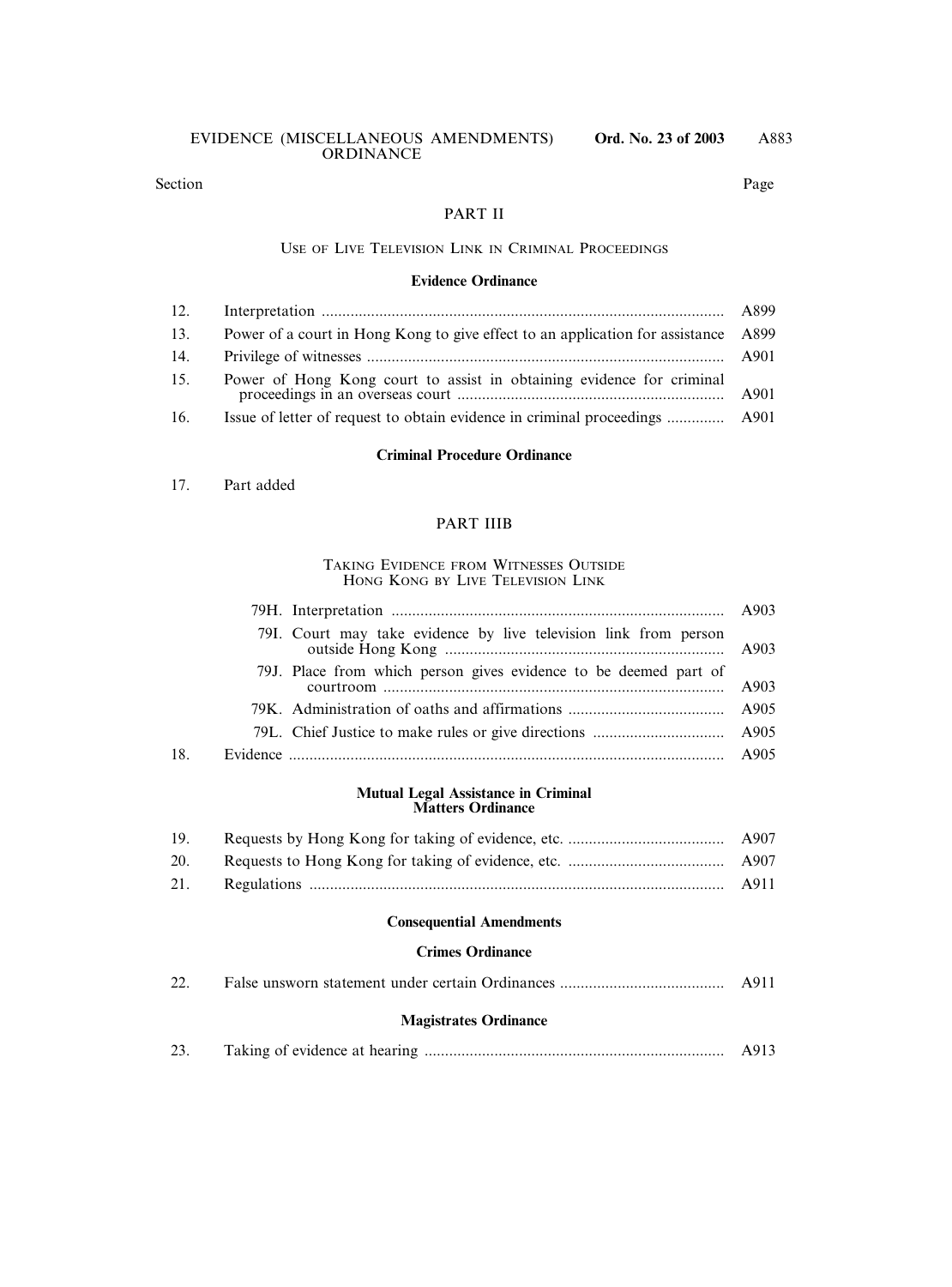| Section |                                                                             | Page |
|---------|-----------------------------------------------------------------------------|------|
| 24.     |                                                                             | A913 |
|         | <b>Mutual Legal Assistance in Criminal</b><br><b>Matters Regulation</b>     |      |
| 25      | Failure of witness to answer questions etc and a set of the set of the A913 |      |

| 2J. <b>Andre</b> |  |
|------------------|--|
|                  |  |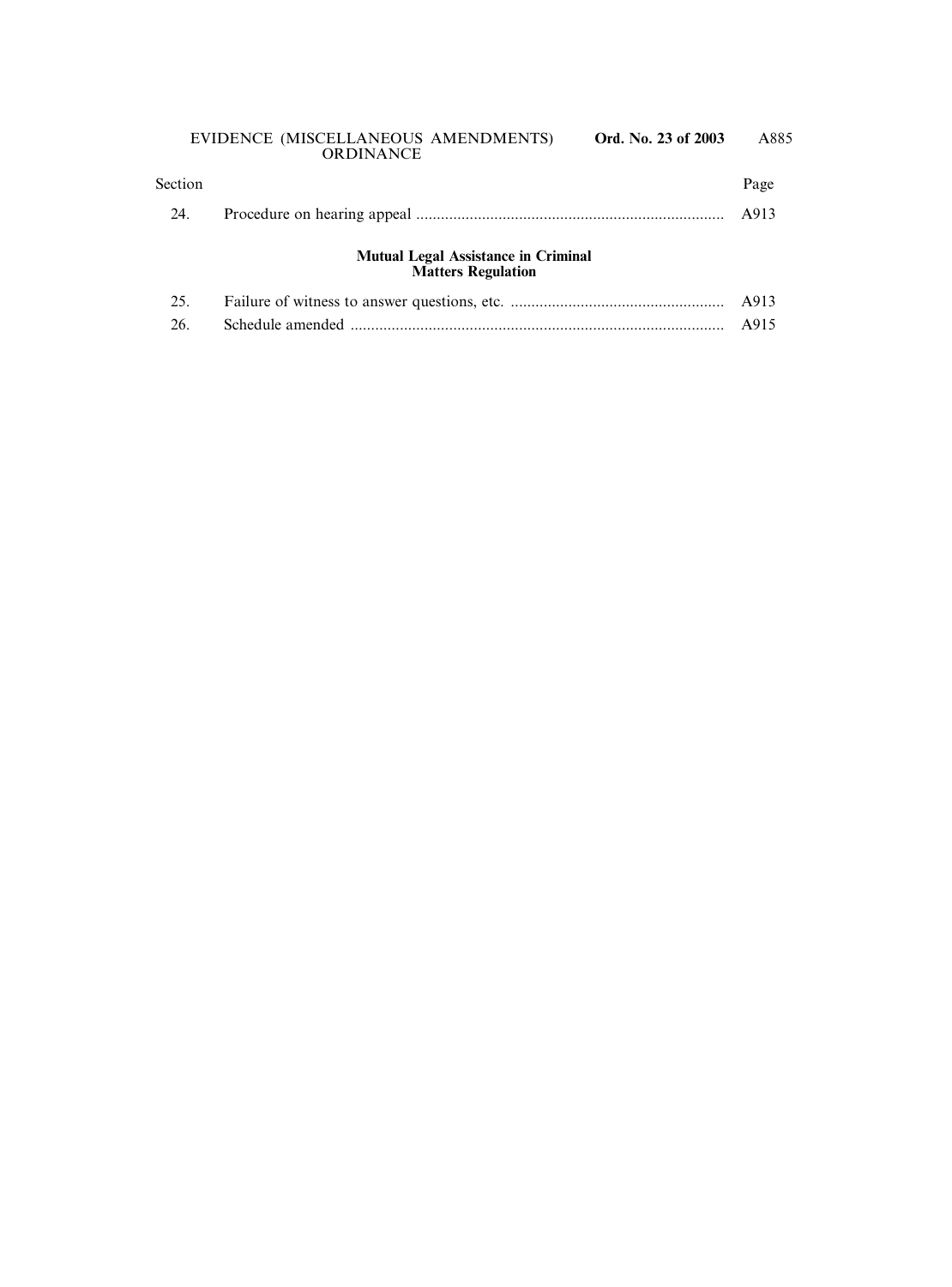#### **HONG KONG SPECIAL ADMINISTRATIVE REGION**

ORDINANCE NO. 23 OF 2003



TUNG Chee-hwa Chief Executive 3 July 2003

An Ordinance to amend the Evidence Ordinance, the Criminal Procedure Ordinance and the Mutual Legal Assistance in Criminal Matters Ordinance.

[4 July 2003]

Enacted by the Legislative Council.

#### **1. Short title and commencement**

(1) This Ordinance may be cited as the Evidence (Miscellaneous Amendments) Ordinance 2003.

(2) Part II shall come into operation on a day to be appointed by the Secretary for Justice by notice published in the Gazette.

# PART I

#### COMPETENCE AND COMPELLABILITY OF SPOUSES IN CRIMINAL PROCEEDINGS

#### **Evidence Ordinance**

#### **2. Section added**

The Evidence Ordinance (Cap. 8) is amended by adding—

#### "**65A. Privilege against incrimination of self or spouse in criminal proceedings**

The right of a person in criminal proceedings to refuse to answer any question or produce any document or thing if to do so would tend to expose that person to proceedings for an offence or for the recovery of a penalty or for a forfeiture shall include a like right to refuse to answer any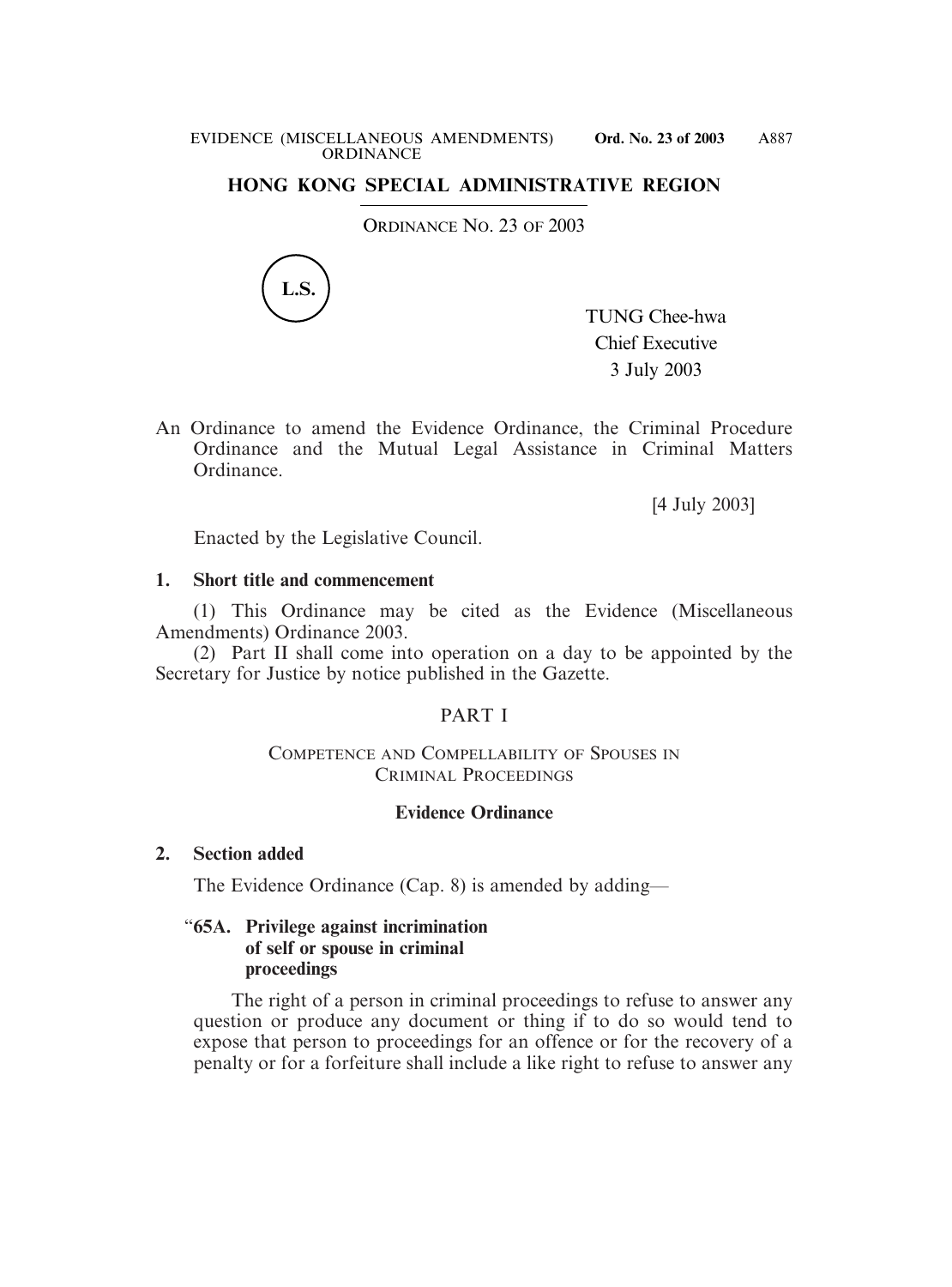question or produce any document or thing if to do so would tend to expose the husband or wife of that person to any such proceedings.".

# **Criminal Procedure Ordinance**

#### **3. Competence of person charged in criminal cases**

Section 54(1) of the Criminal Procedure Ordinance (Cap. 221) is amended—

(*a*) by repealing everything before the proviso and substituting—

"(1) Every person charged with an offence, whether charged solely or jointly with any other person, shall be a competent witness for the defence at every stage of the proceedings:";

- (*b*) in the proviso—
	- (i) in paragraph (*b*), by repealing ", or of the wife or husband as the case may be of the person so charged,";
	- (ii) by repealing paragraphs  $(c)$  and  $(d)$ ;
	- (iii) in paragraph (*g*), by repealing "every person" and substituting "a person charged and".

# **4. Sections substituted**

Section 57 is repealed and the following substituted—

#### "**57. Competence and compellability of accused's spouse or former spouse**

(1) The husband or wife of an accused shall be competent to give evidence on behalf of the accused or a co-accused and, subject to subsection (5), shall be competent to give evidence for the prosecution.

(2) Subject to subsection (5), the husband or wife of an accused shall be compellable to give evidence on behalf of the accused.

(3) Subject to subsection (5), the husband or wife of an accused shall be compellable—

- (*a*) to give evidence for the prosecution but only in respect of any specified offence with which the accused or a coaccused is charged; or
- (*b*) to give evidence on behalf of a co-accused but only in respect of any specified offence with which the co-accused is charged.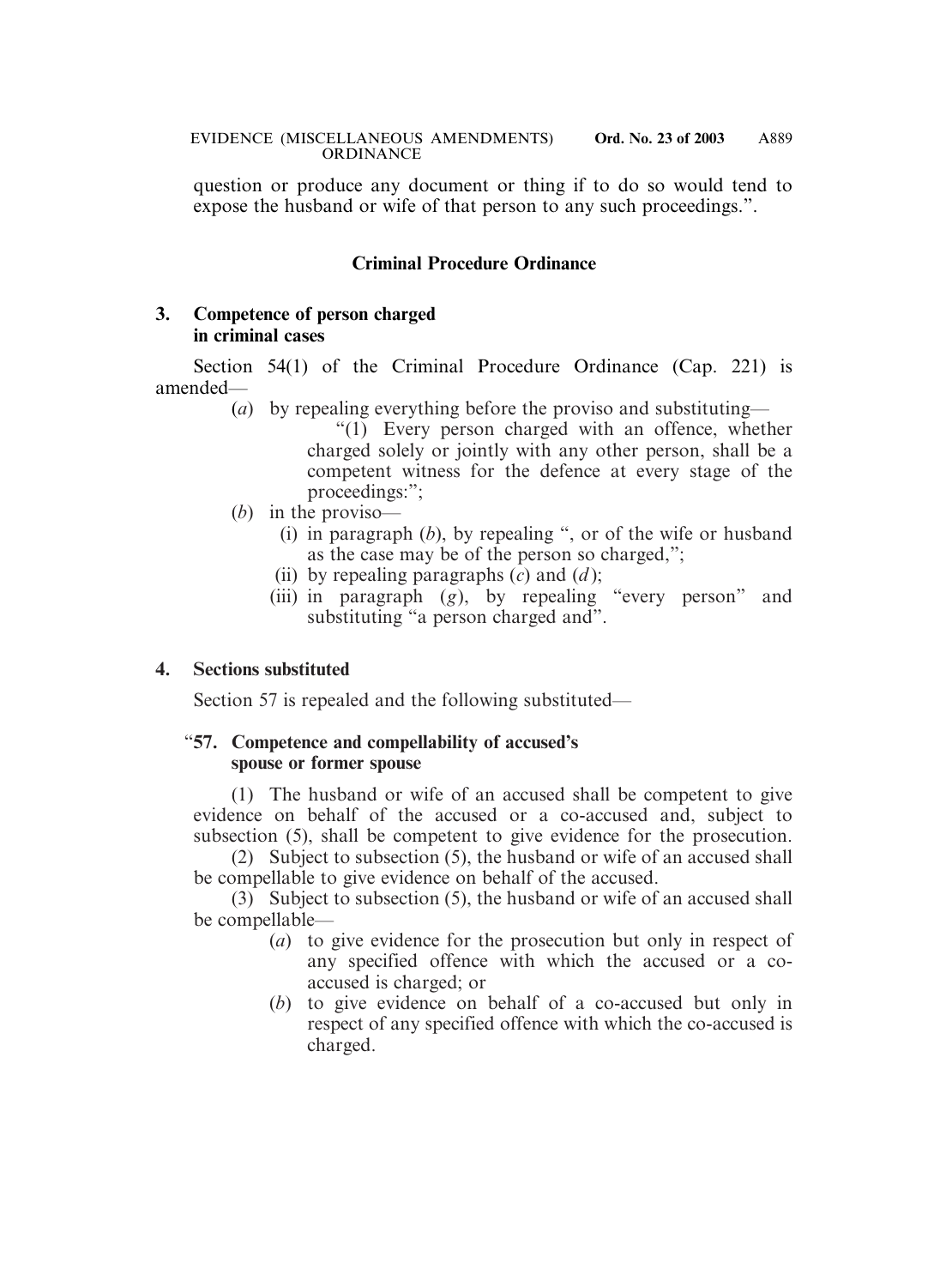- (4) An offence is a specified offence for the purposes of subsection  $(3)$  if—
	- (*a*) it involves an assault on, or an injury or threat of injury to, the husband or wife of the accused;
	- (*b*) it involves causing the death of, an assault on, or an injury or threat of injury to, a child of the family who—
		- (i) at the material time was under the age of 16 years or was a mentally incapacitated person; or
		- (ii) at the time when the evidence is given is a mentally incapacitated person;
	- (*c*) it is a sexual offence alleged to have been committed in respect of a child of the family who—
		- (i) at the material time was under the age of 16 years or was a mentally incapacitated person; or
		- (ii) at the time when the evidence is given is a mentally incapacitated person; or
	- (*d*) it consists of attempting or conspiring to commit, or of aiding, abetting, counselling, procuring or inciting the commission of, an offence falling within paragraph (*a*), (*b*) or (*c*).

(5) Subject to subsection (6), where an accused and the husband or wife of the accused are standing trial together, neither spouse shall at the trial be competent to give evidence for the prosecution under subsection (1), or be compellable to give evidence under subsection (2) or (3).

(6) Subsection (5) shall not apply to either spouse who is no longer liable to be convicted of any offence in the trial (whether as a result of pleading guilty or for any other reason).

(7) Section 7 of the Evidence Ordinance (Cap. 8) (privilege of husband and wife) and section 8(2) of that Ordinance (evidence of access) shall not apply to the husband or wife of an accused, where the husband or wife is giving evidence for the prosecution, or on behalf of the accused or a co-accused, in circumstances in which he or she is compellable to do so under subsection (2) or (3), as the case may be.

(8) Section 65A of the Evidence Ordinance (Cap. 8) (privilege against incrimination of self or spouse in criminal proceedings) shall not apply to the husband or wife of an accused, where the husband or wife is giving evidence for the prosecution, or on behalf of a co-accused, in circumstances in which he or she is compellable to do so under subsection (3).

(9) Subject to subsection (10), a former husband or wife of an accused shall be competent and compellable to give evidence as if he or she had never been married to the accused.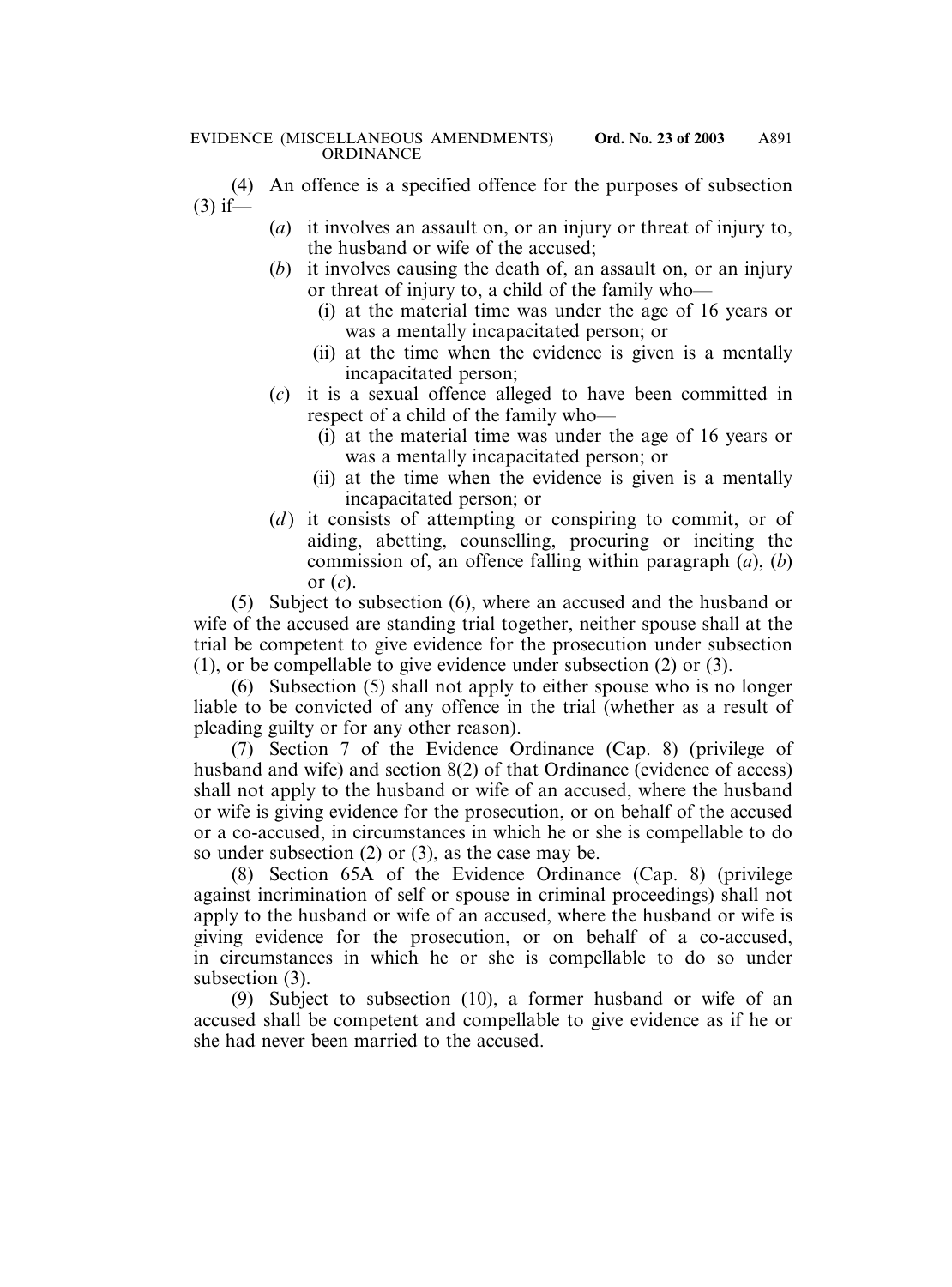(10) A former husband or wife of an accused shall not, as regards matters that occurred during his or her marriage to the accused, be compellable to give evidence for the prosecution, or on behalf of a coaccused, unless the former husband or wife would be so compellable under subsection (3) if he or she were still married to the accused.

(11) The failure to call the husband or wife of an accused to give evidence on behalf of the accused or a co-accused shall not be made the subject of any question or comment by the prosecution.

(12) In this section—

"accused" (被控人) means a person charged with an offence;

"child of the family" (家庭子女) means—

- (*a*) a natural or adopted child of the accused or the husband or wife of the accused; or
- (*b*) a person to whom the accused or the husband or wife of the accused stands in loco parentis;
- "co-accused" (同案被控人), in relation to an accused, means a person standing trial together with the accused;
- "mentally incapacitated person" (精神上無行為能力的人) means a mentally disordered person within the meaning of section 2(1) of the Mental Health Ordinance (Cap. 136) or a mentally handicapped person within the meaning of that section;

"sexual offence" (性罪行) means an offence under Part VI or XII of the Crimes Ordinance (Cap. 200).

(13) For the purposes of subsection (3), the age of a child of the family at the material time shall be deemed to be or to have been that which appears to the court to be or to have been his age at that time.

#### **57A. Right to apply for exemption from obligation to give evidence**

(1) Where the husband or wife of an accused is called to give evidence for the prosecution, or on behalf of a co-accused, in circumstances in which he or she is compellable to give evidence under section 57(3), the husband or wife may at any time apply to the court for an exemption from the obligation to give evidence.

(2) Where an application for an exemption is made to a court under subsection (1) and the court is satisfied—

- (*a*) that, if the husband or wife were to give evidence for the prosecution or on behalf of the co-accused, as the case may be, there would be a substantial risk of—
	- (i) serious harm being caused to the relationship between the husband or wife and the accused; or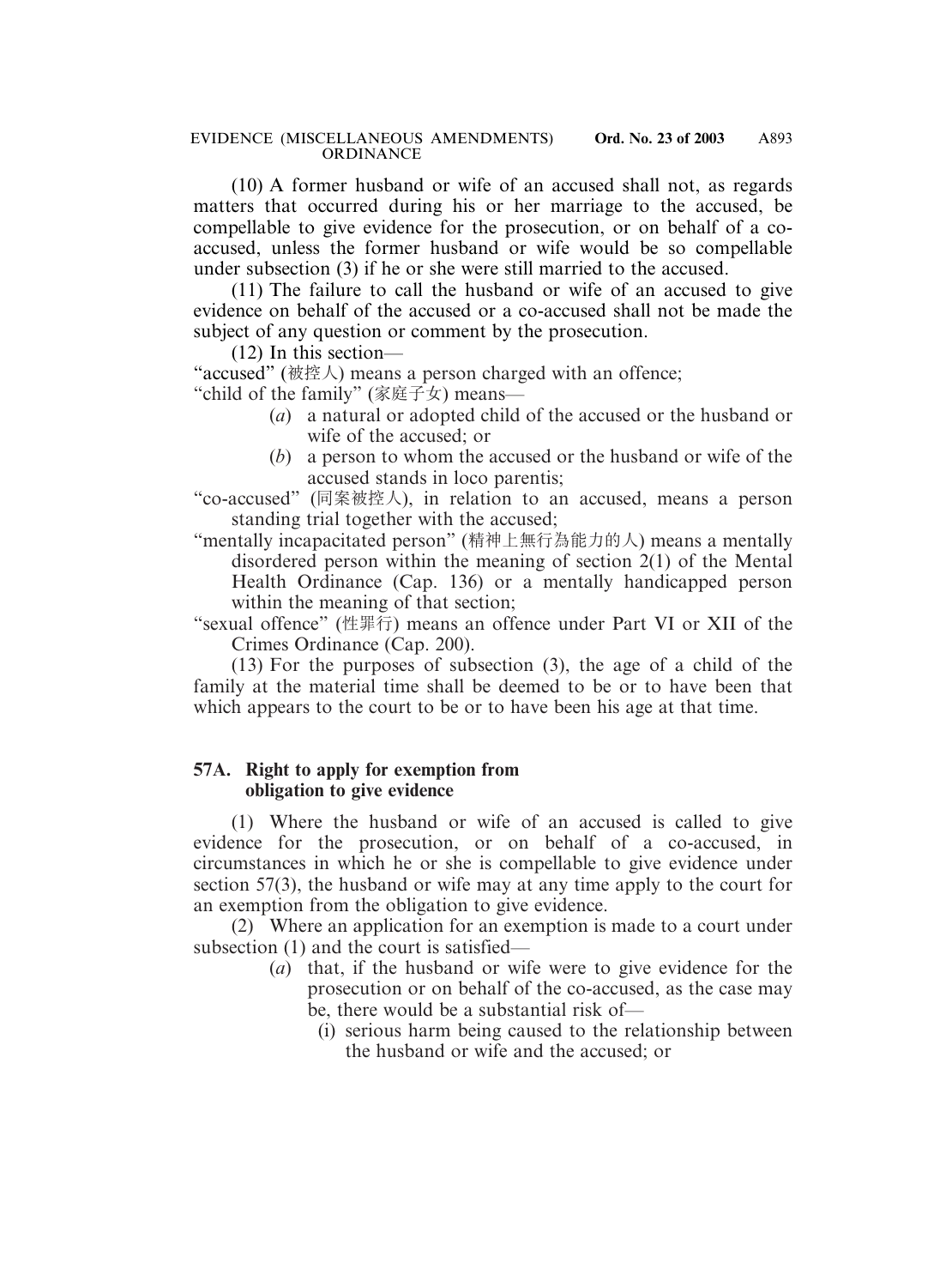- (ii) serious emotional, psychological or economic consequences for the husband or wife; and
- (*b*) that, having regard to the nature and gravity of the offence charged and the importance at the trial of the evidence that the husband or wife is in a position to give, there is insufficient justification for exposing the husband or wife to that risk,

the court may exempt the husband or wife, wholly or in part, from the obligation to give evidence.

(3) Where a court is constituted by a judge and jury, an application for an exemption made under subsection (1) shall be heard and determined by the judge in the absence of the jury.

(4) The fact that the husband or wife of an accused has applied for, or been granted or refused, an exemption under this section shall not be made the subject of any question or comment by the prosecution.

(5) Where the husband or wife of an accused is called to give evidence for the prosecution, or on behalf of a co-accused, in circumstances in which he or she is compellable to give evidence under section 57(3), the court must be satisfied that the husband or wife is aware of his or her right to apply for an exemption under subsection (1).

(6) In this section, the terms "accused" ( $\text{\&} \mathbb{R} \times \text{\&} \times \text{\&}$ ) and "co-accused" (同案被控人) have the same meaning as in section 57.".

# **5. Application**

Section 58 is amended—

- (*a*) by repealing "57" and substituting "57A";
- (*b*) by repealing the full stop and substituting ", and in sections 54 to 57A, "court"  $(\nexists \mathbb{R})$  includes the District Court and a magistrate.".

# **6. Evidence**

(1) Section 83V(3) is amended by repealing everything after "is" and substituting "a competent but not a compellable witness.".

(2) Section 83V is amended by adding—

"(6) Where the husband or wife of an appellant or respondent is required to be examined under subsection  $(1)(b)$  or (4), other than on behalf of the appellant or respondent concerned, the husband or wife may apply to the Court of Appeal for an exemption from the requirement to be so examined.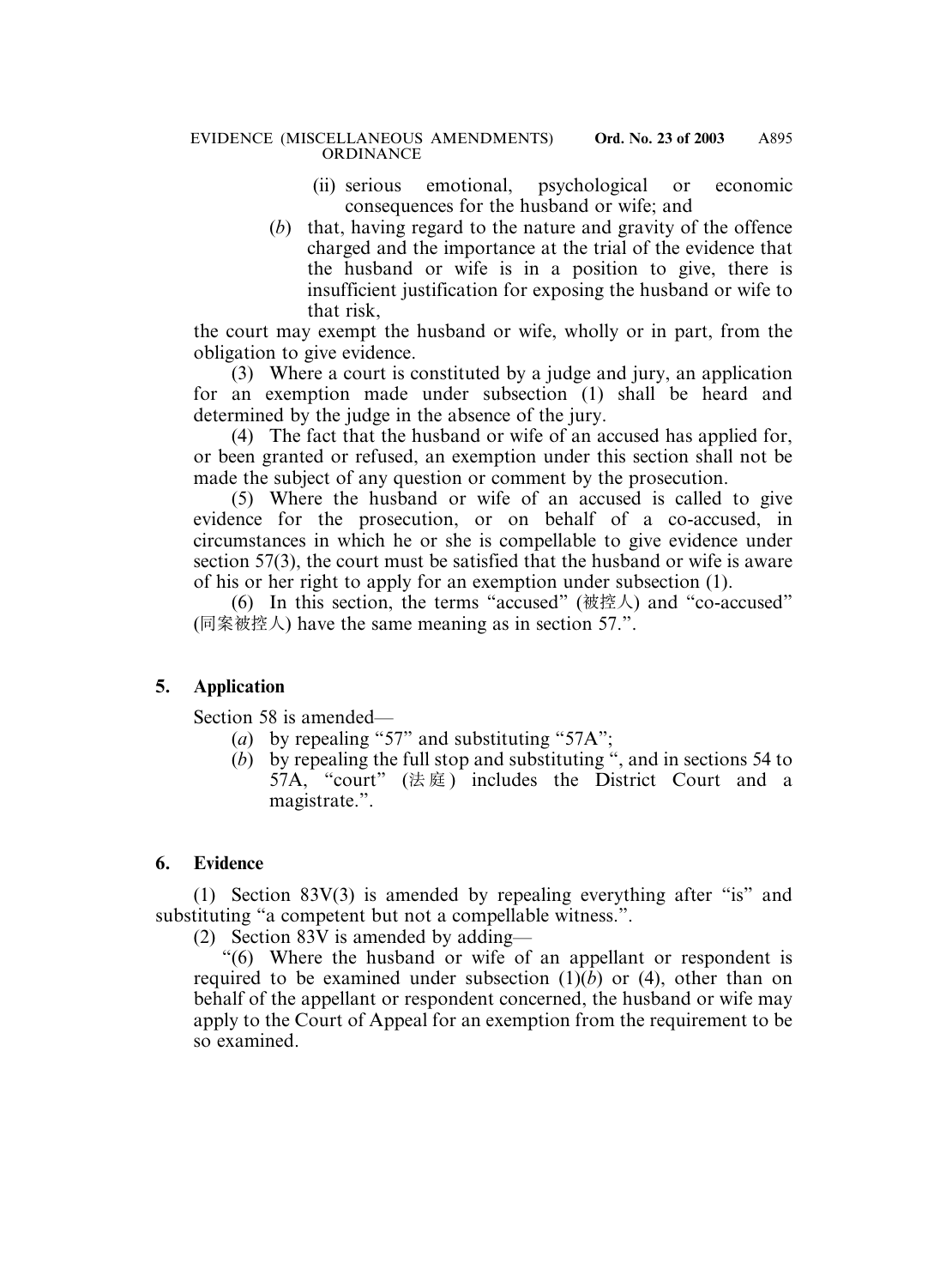(7) Where the husband or wife of an appellant or respondent has the right to apply to the Court of Appeal for an exemption under subsection (6), the Court of Appeal must be satisfied that the husband or wife is aware of such a right.

(8) Where the husband or wife of an appellant or respondent applies to the Court of Appeal for an exemption under subsection (6), the Court of Appeal may exercise the same powers that a court may exercise under section 57A(2), and that section shall apply with such modifications as the circumstances require.

(9) Section 7 of the Evidence Ordinance (Cap. 8) (privilege of husband and wife) and section 8(2) of that Ordinance (evidence of access) shall not apply to the husband or wife of an appellant or respondent, where the husband or wife is being examined under subsection (1)(*b*) or (4).

(10) Section 65A of the Evidence Ordinance (Cap. 8) (privilege against incrimination of self or spouse in criminal proceedings) shall not apply to the husband or wife of an appellant or respondent, where the husband or wife is being examined under subsection (1)(*b*) or (4), other than on behalf of the appellant or respondent concerned.".

#### **7. Schedule 2 repealed**

Schedule 2 is repealed.

# **Consequential Amendments**

#### **Defamation Ordinance**

#### **8. Person charged may give evidence**

Section 20 of the Defamation Ordinance (Cap. 21) is repealed.

# **Matrimonial Causes Ordinance**

#### **9. Evidence**

Section 52(1) and (2) of the Matrimonial Causes Ordinance (Cap. 179) is repealed.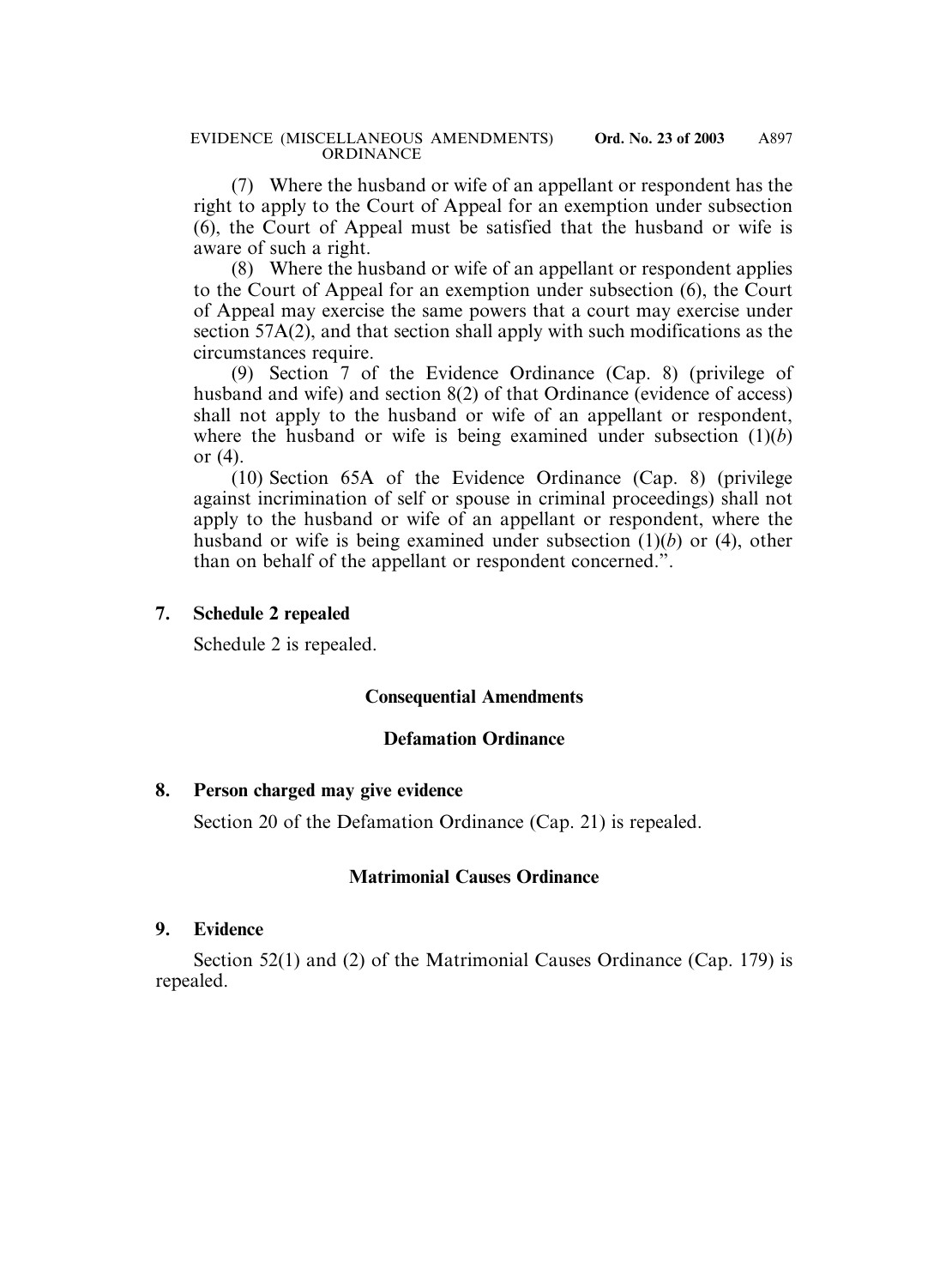# **Theft Ordinance**

#### **10. Husband and wife**

Section 31 of the Theft Ordinance (Cap. 210) is amended—

- (*a*) in subsection (2), by repealing everything after "married" and substituting a full stop;
- (*b*) by repealing subsection (3).

# **Magistrates Ordinance**

#### **11. Procedure on hearing appeal**

Section 118(1)(*b*) of the Magistrates Ordinance (Cap. 227) is amended by repealing "paragraphs (*a*), (*b*) and (*c*)" and substituting "subsections (1) and (6) to  $(10)$ ".

# PART II

# USE OF LIVE TELEVISION LINK IN CRIMINAL PROCEEDINGS

#### **Evidence Ordinance**

# **12. Interpretation**

Section 74 of the Evidence Ordinance (Cap. 8) is amended by adding— ""live television link" (電視直播聯繫) means a system in which two places are equipped with, and linked by, audio visual facilities that enable persons at one place to see and hear persons at the other place, and vice versa, at the same time;".

# **13. Power of a court in Hong Kong to give effect to an application for assistance**

(1) Section 76(2)(*a*) is amended by repealing ", either orally or in writing" and substituting "by any means, including by way of a live television link".

(2) Section 76(3) is amended by repealing "testimony (either orally or in writing)" and substituting "evidence".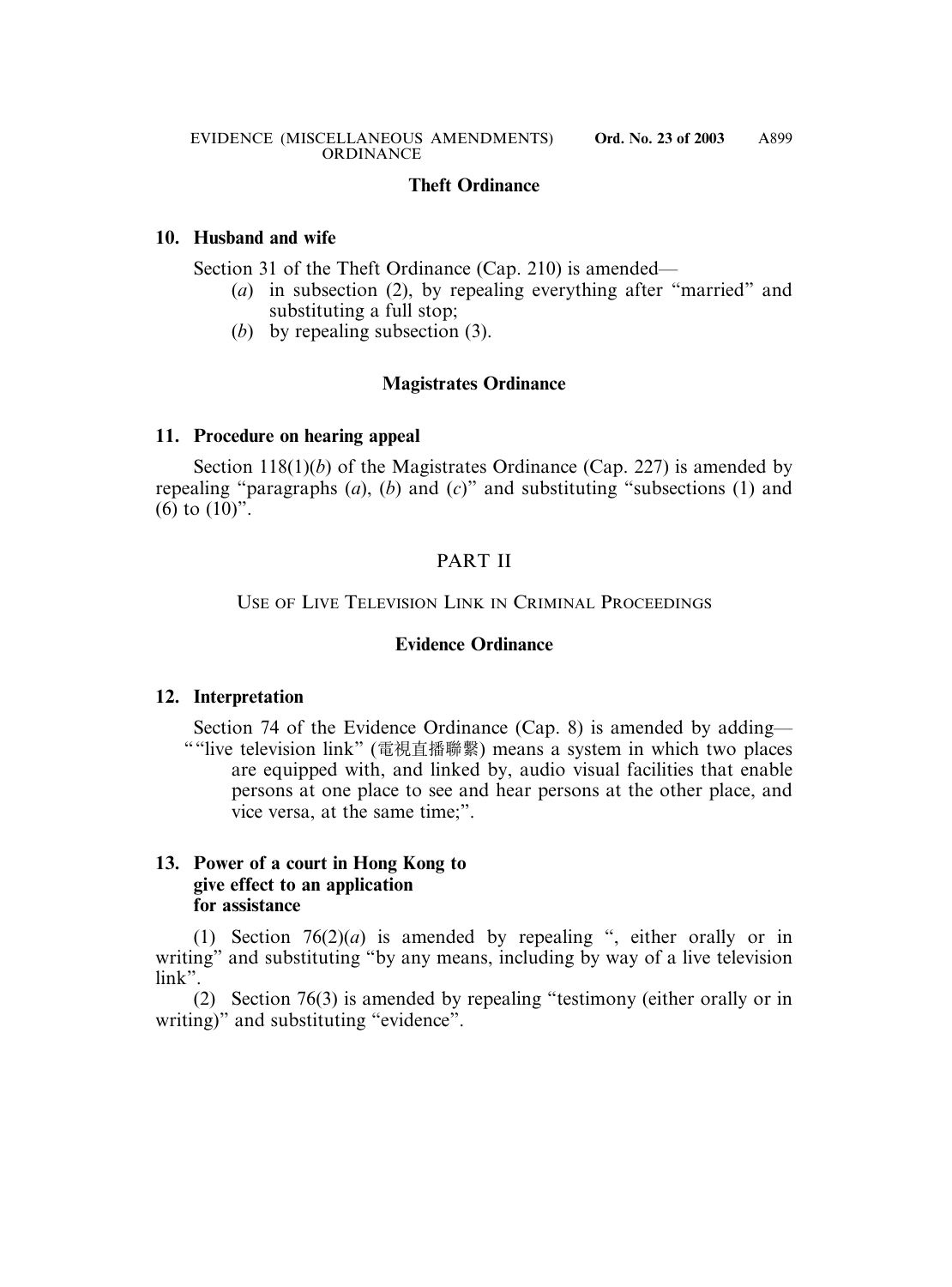#### **14. Privilege of witnesses**

(1) Section  $77(1)(b)$  is amended by repealing "subsection  $(2)$ " and substituting "subsections (2) and (2A)".

(2) Section 77(2) is amended by repealing "Subsection" and substituting "Where a person is giving evidence by any means other than by way of a live television link, subsection".

(3) Section 77 is amended by adding—

"(2A) Where a person is giving evidence by way of a live television link, subsection (1)(*b*) shall not apply unless—

- (*a*) the claim of the person in question to be exempt from giving the evidence is supported or conceded as mentioned in subsection (2); or
- (*b*) the requesting court, on the matter being referred to it by way of a live television link, upholds the claim.".

#### **15. Power of Hong Kong court to assist in obtaining evidence for criminal proceedings in an overseas court**

Section 77B(1)(*b*) is repealed and the following substituted—

"(*b*) an order under section 76 shall not make provision for any matter other than a matter referred to in section  $76(2)(a)$  or  $(b)$ .".

#### **16. Issue of letter of request to obtain evidence in criminal proceedings**

(1) Section  $77E(2)(a)$  is amended by adding "by any means (including by way of a live television link)" after "witness".

(2) Section 77E is amended by adding—

"(6A) In subsection (2), "live television link" (電視直播聯繫) has the same meaning as in Part VIII.".

# **Criminal Procedure Ordinance**

#### **17. Part added**

The Criminal Procedure Ordinance (Cap. 221) is amended by adding—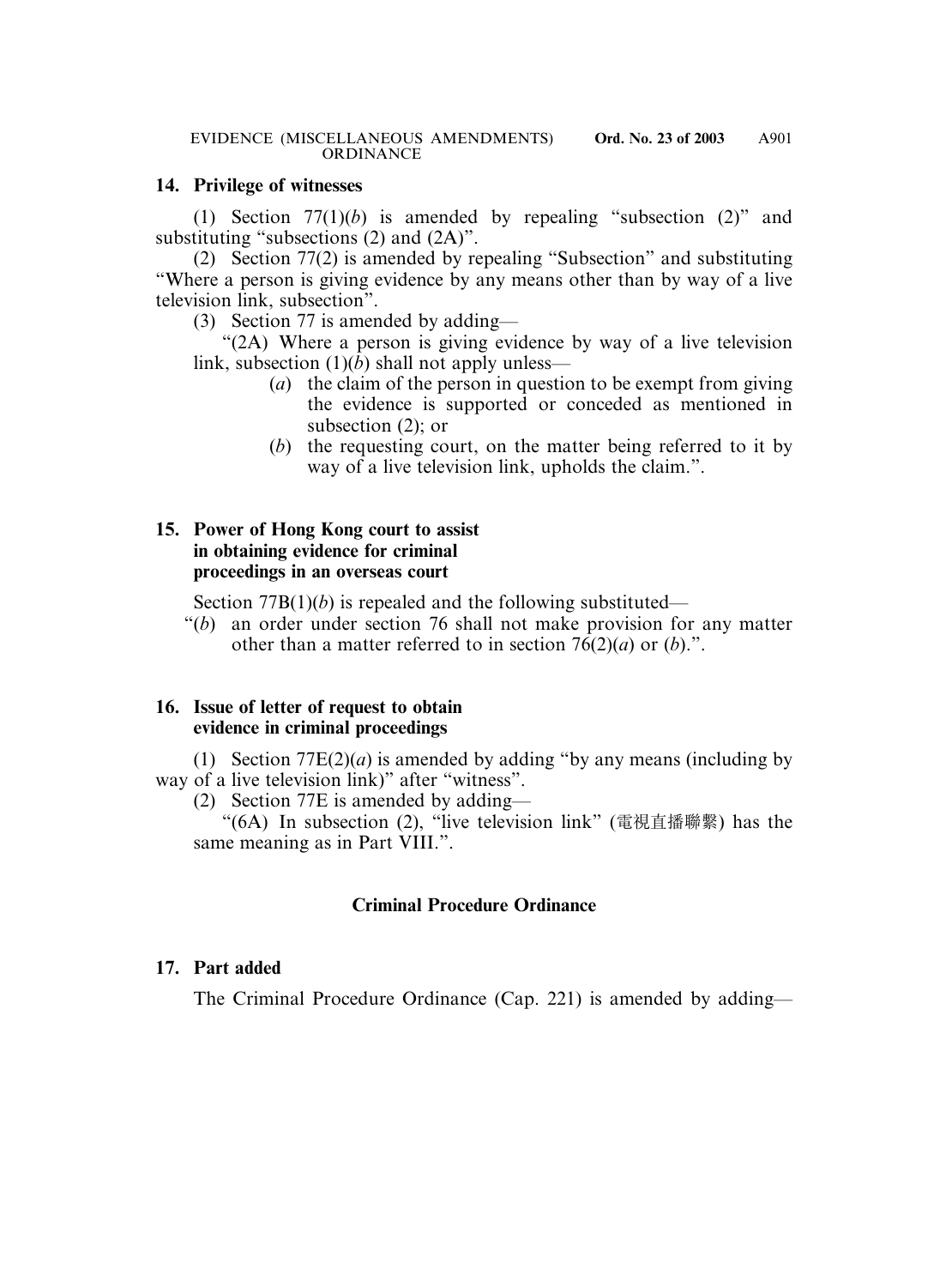#### "PART IIIB

#### TAKING EVIDENCE FROM WITNESSES OUTSIDE HONG KONG BY LIVE TELEVISION LINK

#### **79H. Interpretation**

In this Part, unless the context otherwise requires—

"court" (法庭) includes the District Court and a magistrate;

"live television link" (電視直播聯繫) means a system in which two places are equipped with, and linked by, audio visual facilities that enable persons at one place to see and hear persons at the other place, and vice versa, at the same time.

#### **79I. Court may take evidence by live television link from person outside Hong Kong**

(1) Subject to subsection (2), a court may, on the application of a party to any criminal proceedings, permit a person, other than a person who is a defendant in the proceedings concerned, to give evidence to the court by way of a live television link from a place outside Hong Kong, subject to such conditions as the court considers appropriate in the circumstances.

- (2) The court shall not give permission under subsection (1) if—
	- (*a*) the person concerned is in Hong Kong;
	- (*b*) the evidence can more conveniently be given in Hong Kong;
	- (*c*) a live television link is not available and cannot reasonably be made available;
	- (*d*) measures to ensure that the person will be giving evidence without coercion cannot reasonably be taken; or
	- (*e*) it is not in the interests of justice to do so.

# **79J. Place from which person gives evidence to be deemed part of courtroom**

(1) Where a person is giving evidence in proceedings by way of a live television link pursuant to permission given under section 79I, the place from which the person is giving evidence shall, for all purposes in connection with the proceedings concerned, be deemed to be part of the courtroom in Hong Kong in which the proceedings concerned are taking place.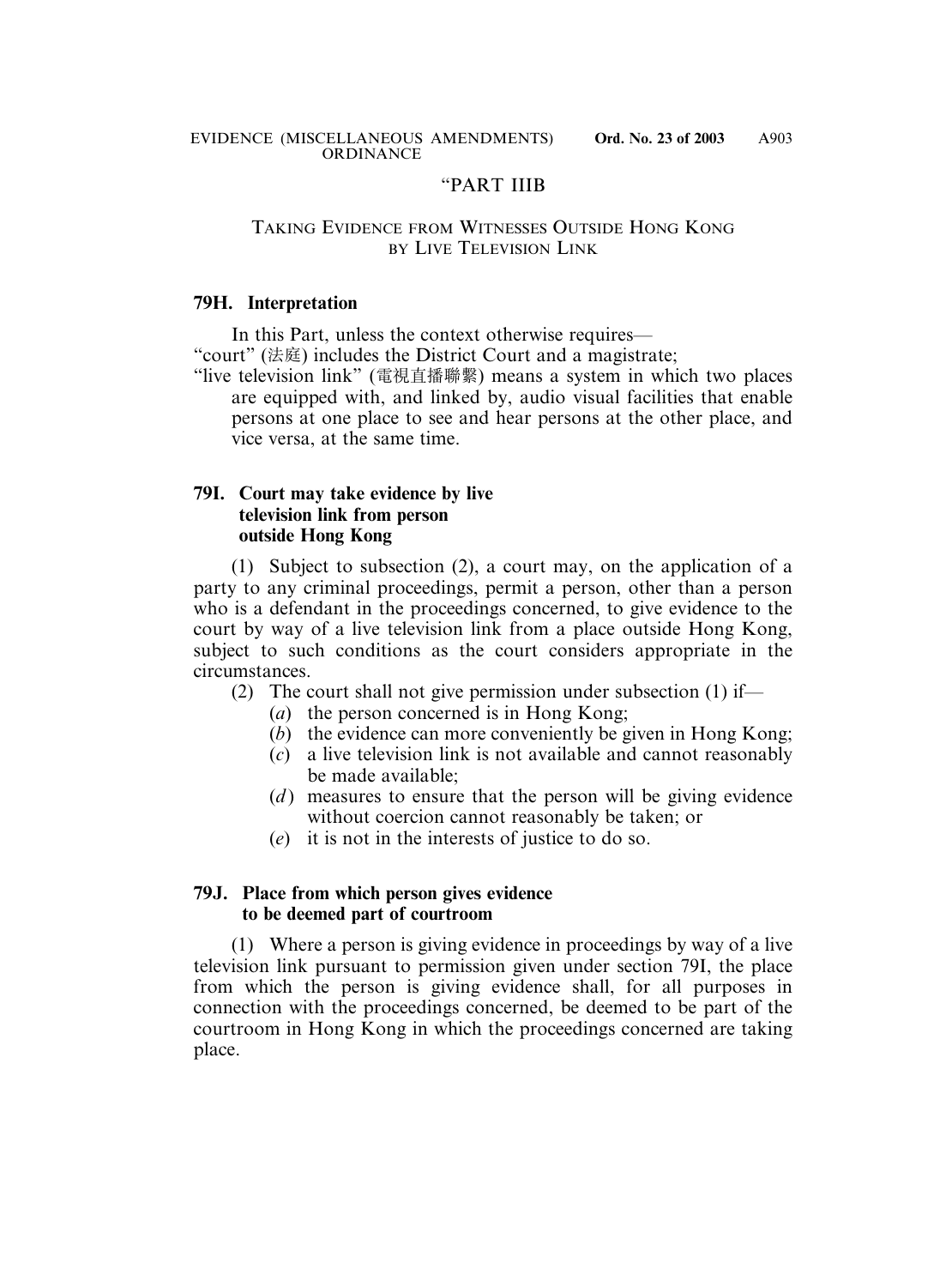(2) Without prejudice to the generality of subsection (1), that subsection has effect for the purposes of the laws in force in Hong Kong relating to evidence, procedure, contempt of court and perjury.

#### **79K. Administration of oaths and affirmations**

An oath to be sworn or affirmation to be made by a person who is to give evidence by way of a live television link under this Part may be administered—

- (*a*) by way of a live television link, as nearly as practicable in the same way as oaths or affirmations are administered in a court in Hong Kong; or
- (*b*) by a person authorized by the court, acting at the direction of and on behalf of the court, at the place where the person is to give evidence.

#### **79L. Chief Justice to make rules or give directions**

The Chief Justice may make rules or give directions respecting the giving of evidence by way of a live television link under this Part.".

#### **18. Evidence**

Section 83V is amended by adding—

"(11) Where a child is required to be examined before the Court of Appeal under subsection  $(1)(b)$  in proceedings in respect of an offence specified in section 79B(2), the Court of Appeal may exercise the same powers that a court may exercise under section 79B(2).

(12) Where a mentally incapacitated person is required to be examined before the Court of Appeal under subsection (1)(*b*) in proceedings in respect of an offence specified in section 79B(3), the Court of Appeal may exercise the same powers that a court may exercise under section 79B(3).

(13) Where a witness in fear is required to be examined before the Court of Appeal under subsection (1)(*b*) in proceedings in respect of any offence, the Court of Appeal may exercise the same powers that a court may exercise under section 79B(4).

(14) Where a person outside Hong Kong is required to be examined before the Court of Appeal under subsection (1)(*b*) in proceedings in respect of any offence, the Court of Appeal may exercise the same powers that a court may exercise under section 79I.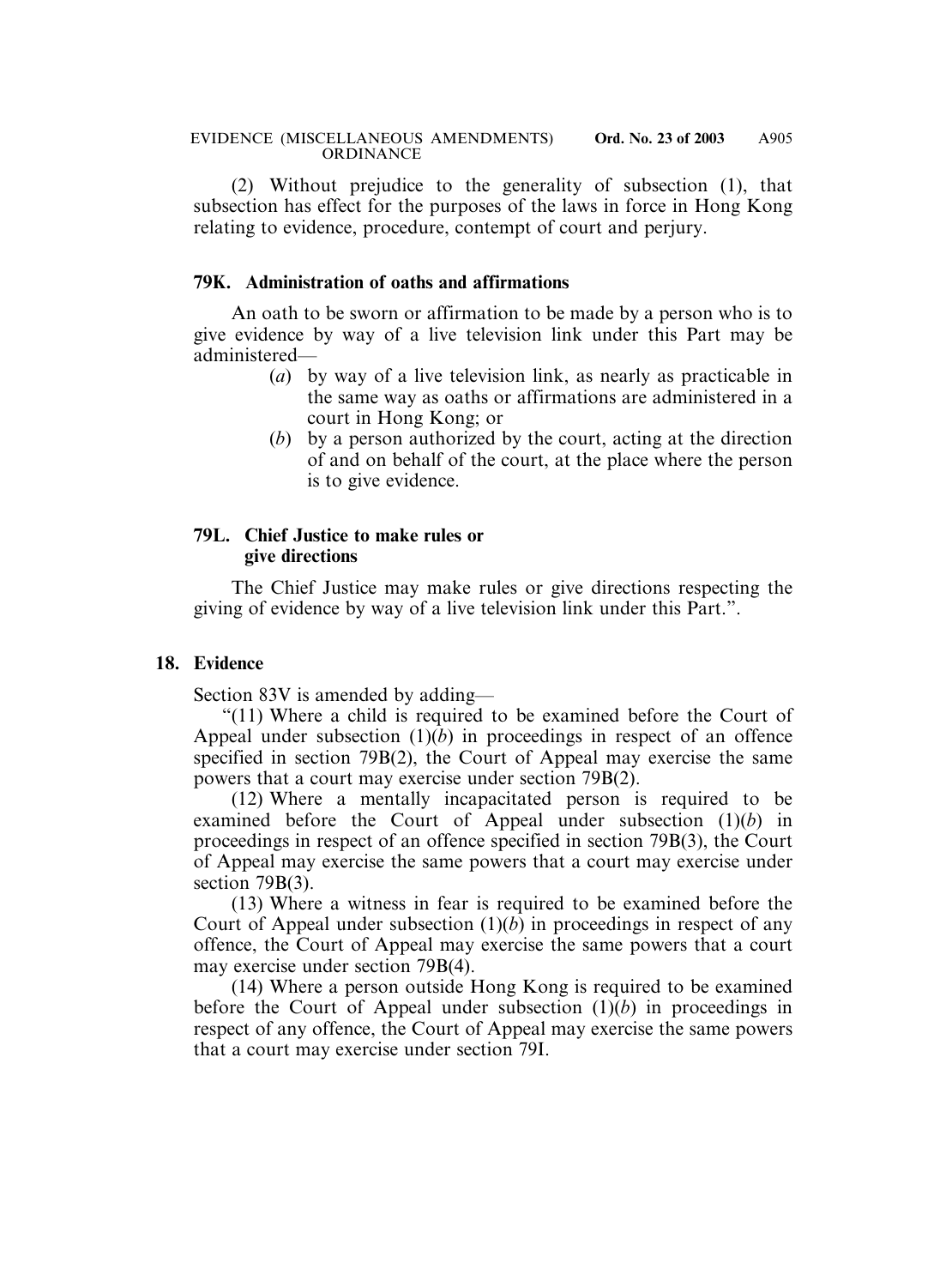(15) Section 79B(5) shall apply in relation to the exercise of the powers referred to in subsection (11), (12) or (13) as it applies in relation to the exercise of the powers under section 79B.

(16) Sections 79J and 79K shall apply in relation to the exercise of the powers referred to in subsection (14) as they apply in relation to the exercise of the powers under section 79I.

(17) In subsections (11) to  $(13)$ —

"child" (兒童) means a person—

- (*a*) who, in the case of an offence specified in section 79B(2)(*a*), is under 17 years of age; or
- (*b*) who, in the case of an offence specified in section 79B(2)(*b*) or (*c*), is under 14 years of age;
- "mentally incapacitated person" (精神上無行為能力的人) means a person who is mentally disordered or mentally handicapped within the meaning of section 2 of the Mental Health Ordinance (Cap. 136);
- "witness in fear" (在恐懼中的證人) means a witness in respect of whom the Court of Appeal is satisfied, on reasonable grounds, is apprehensive as to the safety of himself or any member of his family if he gives evidence.".

# **Mutual Legal Assistance in Criminal Matters Ordinance**

# **19. Requests by Hong Kong for taking of evidence, etc.**

(1) Section 9(1) of the Mutual Legal Assistance in Criminal Matters Ordinance (Cap. 525) is amended—

- (*a*) by repealing "or" at the end of paragraph (*a*);
- (*b*) by adding—

"(*aa*) evidence to be taken by way of a live television link from a person at the place; or".

(2) Section 9 is amended by adding—

"(3) In subsection (1), "live television link" (電視直播聯繫) means a system in which two places are equipped with, and linked by, audio visual facilities that enable persons at one place to see and hear persons at the other place, and vice versa, at the same time.".

# **20. Requests to Hong Kong for taking of evidence, etc.**

(1) Section 10(1) is repealed and the following substituted—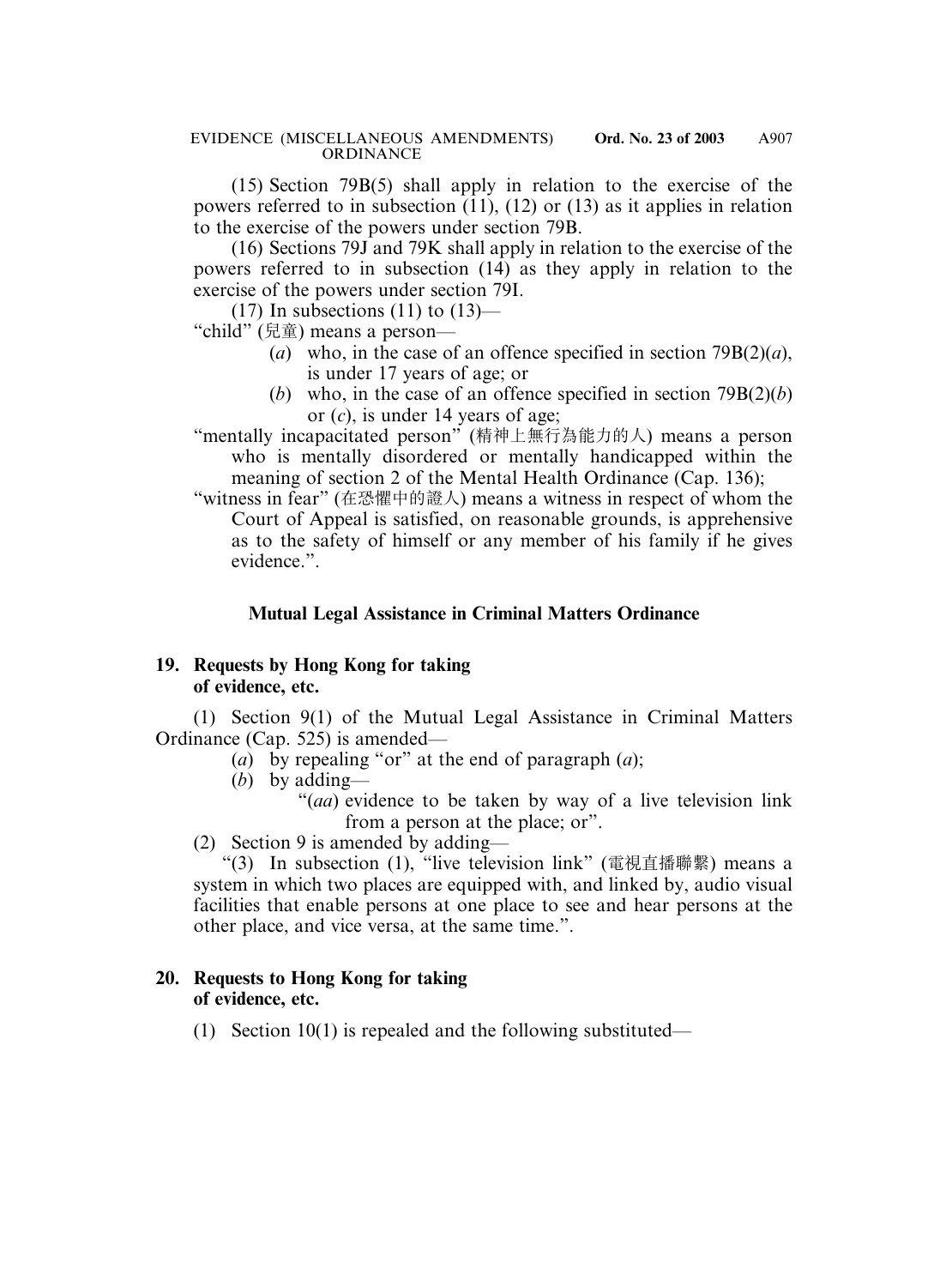"(1) Where a request is made by an appropriate authority of a place outside Hong Kong that—

- (*a*) evidence be taken in Hong Kong;
- (*b*) evidence be taken by way of a live television link from a person in Hong Kong; or
- (*c*) a thing (including a thing belonging to a class of things) in Hong Kong be produced,

for the purposes of a criminal matter in the place, the Secretary for Justice may authorize in writing—

- (i) where paragraph (*a*) applies, the taking of evidence and the transmission of the evidence to that place;
- (ii) where paragraph (*b*) applies, the taking of evidence by way of a live television link from the person concerned; or
- (iii) where paragraph (*c*) applies, the production of the thing and, subject to subsection (14), the transmission of the thing to that place.".
- (2) Section 10(2) is amended—
	- (*a*) by adding "授權錄取證供或交出物件" after "第 (1) 款";
	- (*b*) in paragraph (*a*)—
		- (i) by adding "under subsection  $(1)(i)$ " after "taking of evidence";
		- (ii) by adding "or otherwise than on oath" after "oath";
		- (iii) by repealing "or" at the end of subparagraph (ii);
	- (*c*) by adding—
		- "(*aa*) in the case of the taking of evidence under subsection (1)(ii), a magistrate shall be present during the taking of the evidence and the magistrate shall—
			- (i) identify the witness;
			- (ii) upon the conclusion of the taking of the evidence, draw up minutes indicating the date on which the evidence is taken, the place where the evidence is taken, and whether or not an oath or affirmation has been administered to the witness;
			- (iii) certify that the minutes were drawn up by the magistrate; and
			- (iv) cause the minutes so certified to be sent to the Secretary for Justice; or";
	- (*d*) in paragraph  $(b)$ 
		- (i) by adding "under subsection (1)(iii)" after "production of a thing";
		- (ii) by adding "certify that the thing was produced to the magistrate and shall" after "shall".
- (3) Section 10 is amended by adding—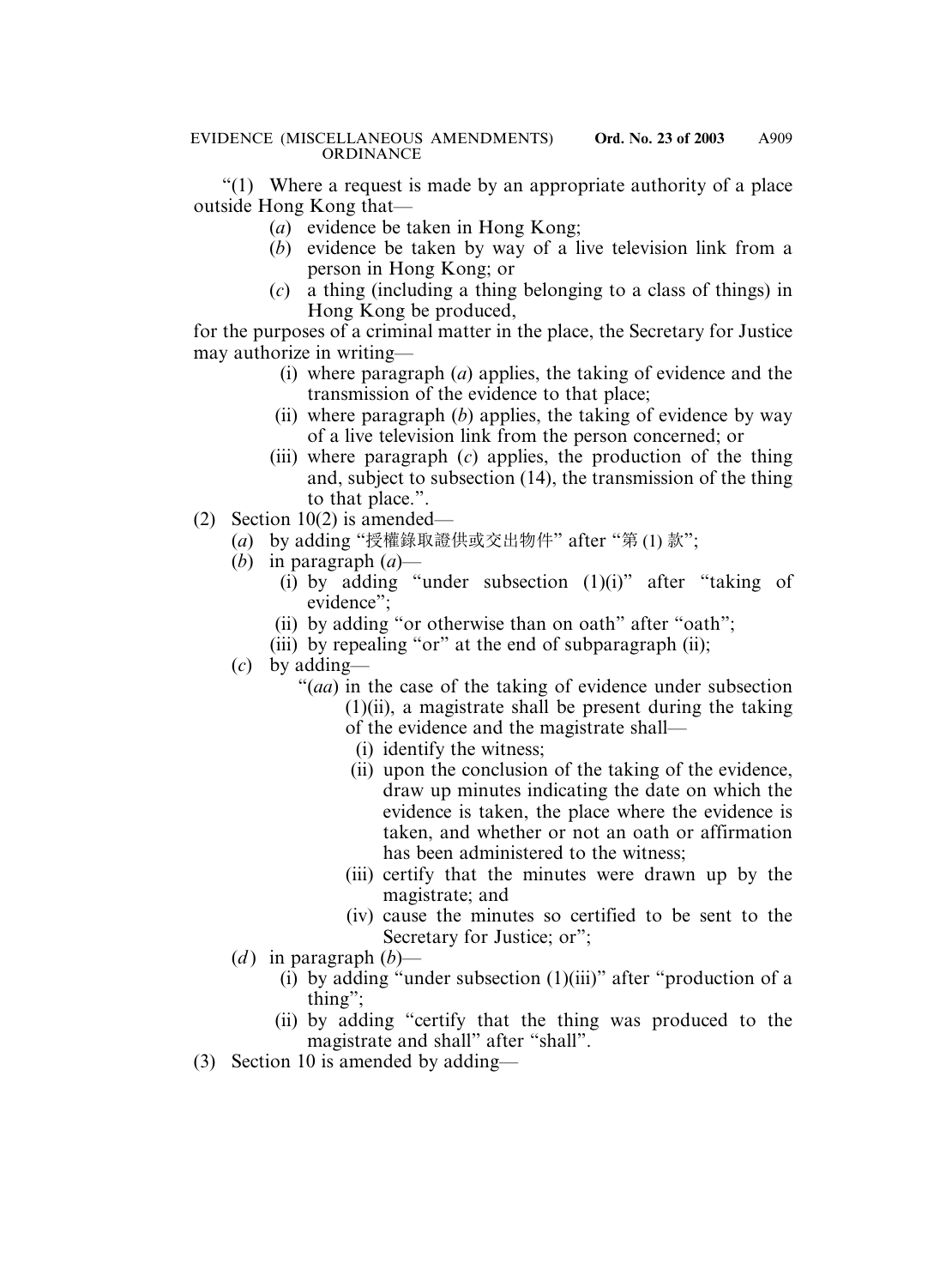"(2A) A magistrate may only take the evidence of a witness under subsection (2)(*a*) otherwise than on oath where this is asked for by the appropriate authority of the place outside Hong Kong.".

- (4) Section 10(3) is amended—
	- (*a*) by repealing "or" at the end of paragraph (*b*);
	- (*b*) by repealing the full stop at the end of paragraph (*c*) and substituting "; or";
	- (*c*) by adding—
		- " $(d)$  in the case of the taking of evidence under subsection  $(1)(ii)$ —
			- (i) the criminal matter outside Hong Kong to which the proceeding relates is a prosecution;
			- (ii) the appropriate authority of the place concerned requests that the proceeding be held in camera; and
			- (iii) the proceedings in the place concerned in which the evidence is to be received will be held in camera.".
- (5) Section 10 is amended by adding—

"(15) In this section, "live television link" (電視直播聯繫) means a system in which two places are equipped with, and linked by, audio visual facilities that enable persons at one place to see and hear persons at the other place, and vice versa, at the same time.".

#### **21. Regulations**

Section 33(i) is amended by adding "or otherwise than on oath" after "oath".

#### **Consequential Amendments**

#### **Crimes Ordinance**

#### **22. False unsworn statement under certain Ordinances**

Section 32A of the Crimes Ordinance (Cap. 200) is amended by repealing everything after "giving" and before "makes" and substituting "evidence otherwise than on oath pursuant to section 10 of the Mutual Legal Assistance in Criminal Matters Ordinance (Cap. 525), or where required to do so by an order under section 76 of the Evidence Ordinance (Cap. 8) or that section 76 as extended by section 77B of the Evidence Ordinance (Cap. 8),".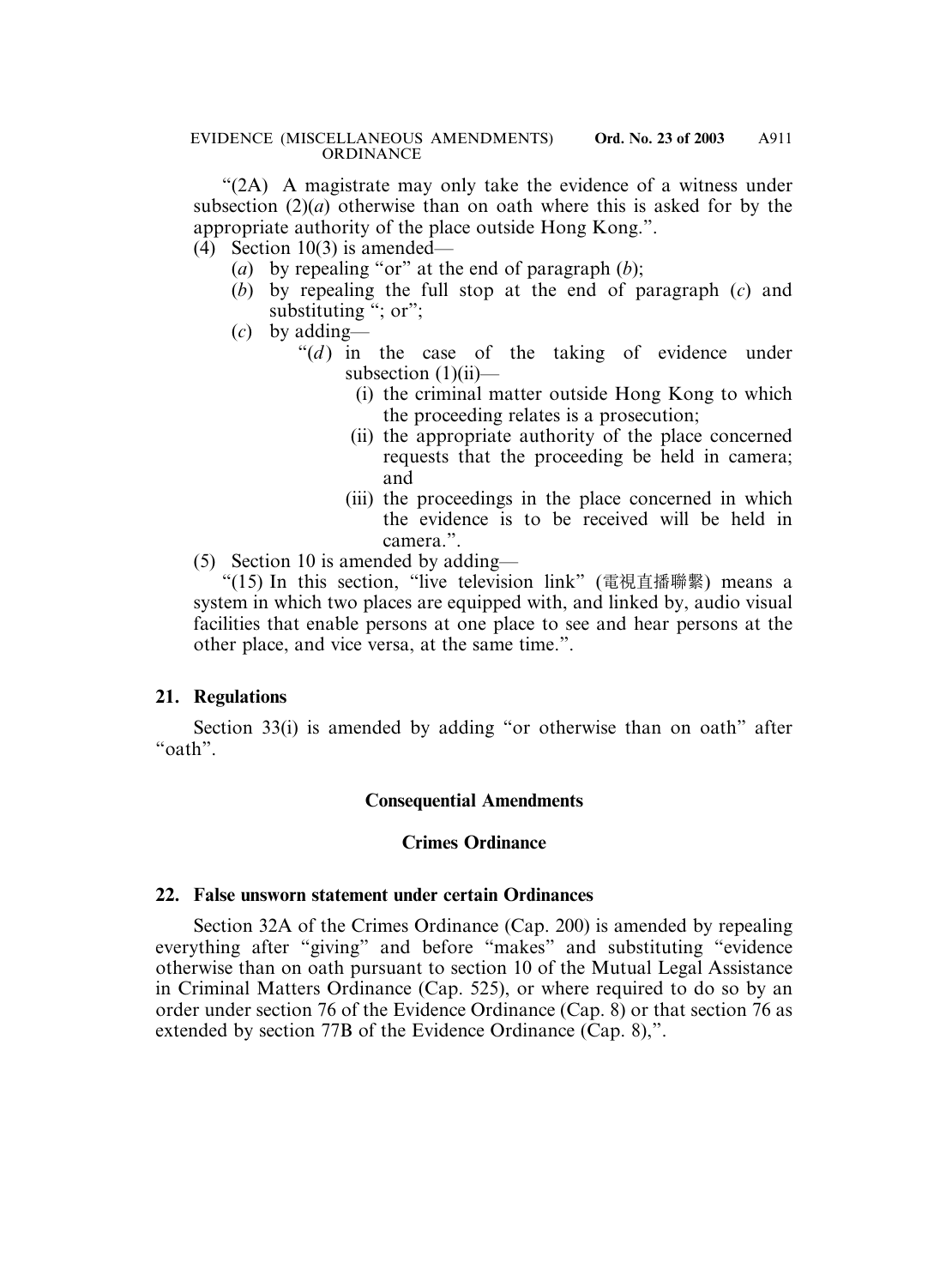#### **Magistrates Ordinance**

#### **23. Taking of evidence at hearing**

Section 81 of the Magistrates Ordinance (Cap. 227) is amended by adding—

"(4) Where the evidence of a witness is taken by way of a live television link under Part IIIB of the Criminal Procedure Ordinance (Cap. 221)—

- (*a*) the requirement in subsection (2) that the deposition or evidence of the witness shall be signed by the witness in the presence of the accused shall be deemed to have been complied with if, in the presence of the accused, the witness confirms on oath the accuracy of the deposition or evidence by way of a live television link; and
- (*b*) where subsection (3) applies, paragraph (*b*) of that subsection shall be deemed to have been complied with if, after the writing concerned is made available to the accused or his counsel, and in the presence of the accused, the witness confirms on oath the accuracy of the writing concerned by way of a live television link.

(5) In subsection (4), "live television link" (電視直播聯繫) has the meaning assigned to it by section 79H of the Criminal Procedure Ordinance (Cap. 221).".

# **24. Procedure on hearing appeal**

Section 118(1)(*b*), as amended by section 11 of this Ordinance, is amended by repealing " $(10)$ " and substituting " $(17)$ ".

# **Mutual Legal Assistance in Criminal Matters Regulation**

#### **25. Failure of witness to answer questions, etc.**

Section 5 of the Mutual Legal Assistance in Criminal Matters Regulation (Cap. 525 sub. leg. A) is amended—

(*a*) in paragraph (*a*), by repealing everything after "witness" and substituting "or refuses to take any other step to similar effect in accordance with the law of the place outside Hong Kong the appropriate authority of which has made the request concerned;";